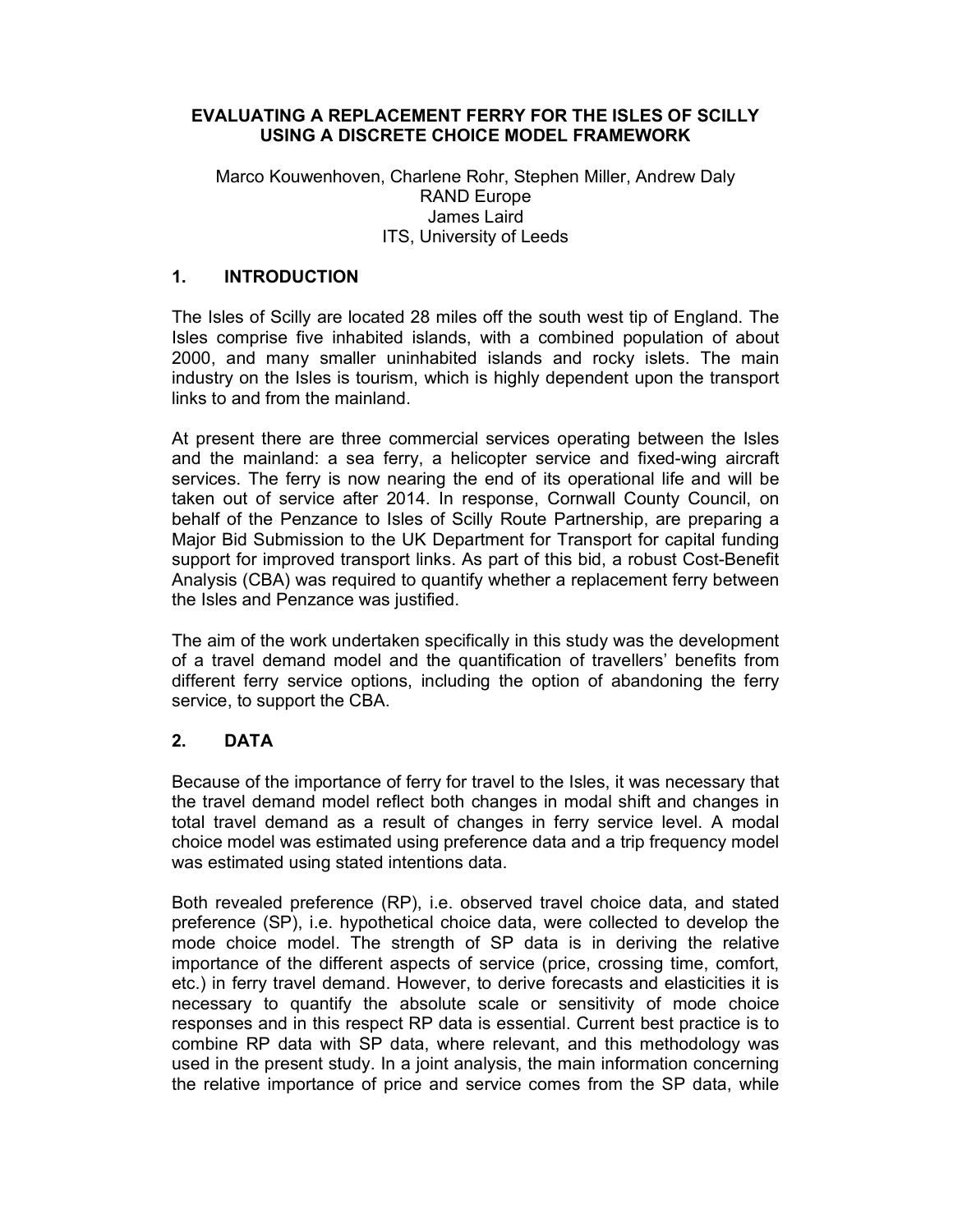information concerning the overall likelihood that a traveller will choose a particular mode is derived from the RP data.

A programme of SP and RP surveys was therefore undertaken during the summer operating season in 2005. The surveys were conducted with both non-resident visitors and residents of the Isles. This survey is described in Burge et al. (2006).

Over 1800 face-to-face RP surveys were carried out with non-resident travellers to the Isles of Scilly, across the day-trip and long-staying visitor segments. As part of the RP survey, respondents were asked whether they were willing to participate in a subsequent (telephone) SP survey and over 400 SP surveys were conducted with the non-resident travellers to the Islands. Residents were posted RP surveys and over 250 RP surveys were returned, reflecting a response rate of nearly 30%. Of those residents who responded to the RP surveys, about 60 went on to participate in a detailed SP survey.

After respondents had finished the SP exercises, they were asked to state their number of intended trips to/from the islands under certain scenarios (e.g. current conditions, discontinuation of the ferry service, improvement of the ferry service).

### 3. MODEL ESTIMATION

Disaggregate discrete mode choice and travel frequency models were developed for the different travel segments (day-trip travellers, travellers that stay overnight on the Isles, and residents).

### 3.1 Mode choice model

The models were developed incrementally in order to reduce the chance of input errors, i.e. first SP within-mode choice models were developed, then SP between-mode choice models were developed, then RP models were developed, then joint SP within-mode and between-mode choice models were developed and finally all data sets were used jointly to estimate the final mixed logit model (for methodological details, see Bradley and Daly, 1991).

The resulting model coefficients were highly significant for all segments. A selection of the most important coefficients are displayed in Table 1.

• The price of travel was found to be important in all traveller segments and had a significantly negative impact on choice of mode, i.e. all travellers preferred alternatives with lower costs, all else being equal; in all segments, travellers from households with income less than £60,000 were observed to exhibit higher price sensitivity than those from households with income greater than £60,000; in the day-trip segment, business travellers were observed to have lower price sensitivity that those travelling for non-business purposes.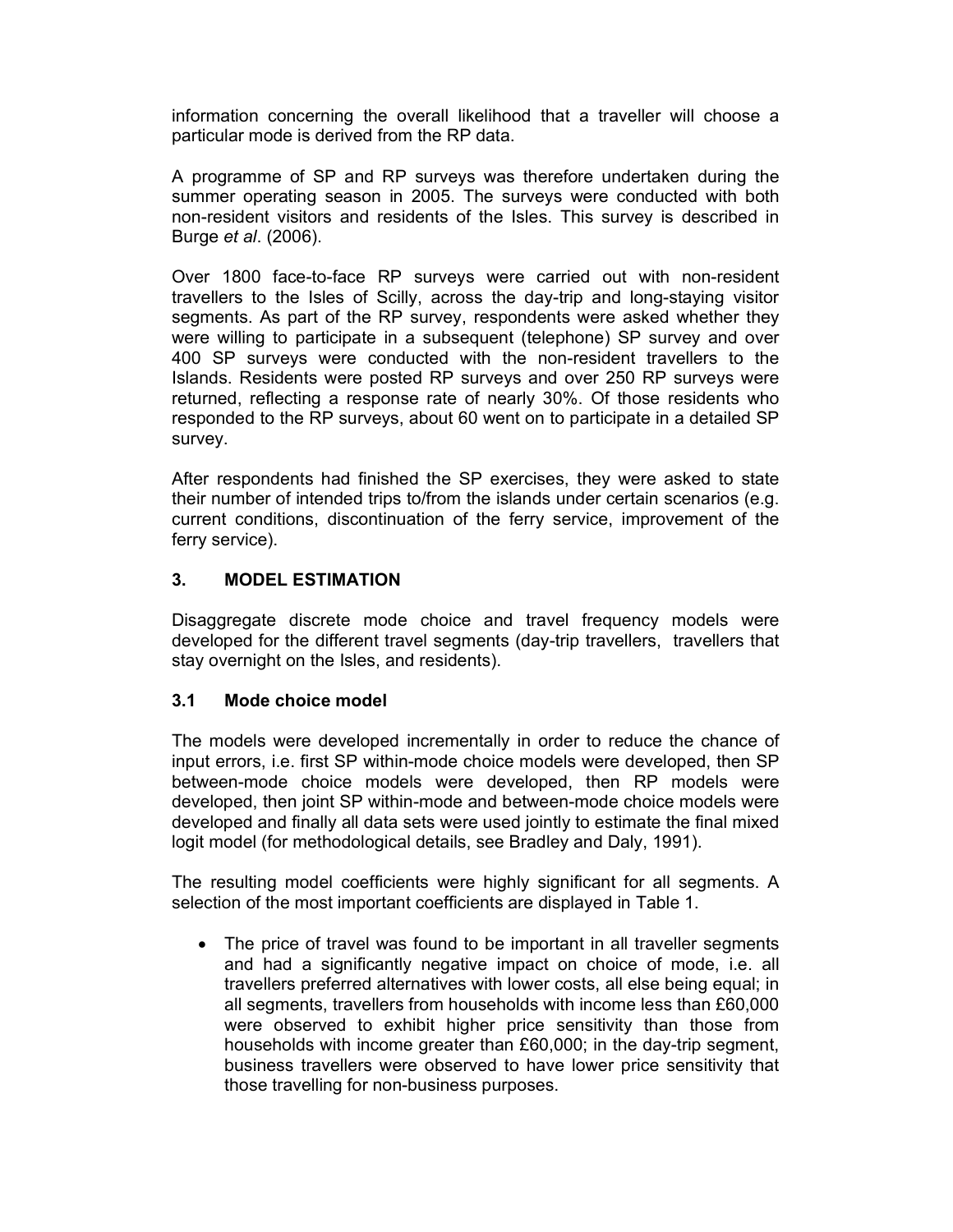We have undertaken tests to identify the optimal specification of cost; the best models incorporate a term representing the cost per person in the group (specifications based on cost per group, cost per adult and non-linear cost valuations have been tested);

 Ferry time is valued negatively, i.e. travellers prefer shorter ferry journey times, this term is also highly significant; significant variations in the value of ferry time were observed by income group in the longstay visitor segment, i.e. those with higher incomes had significantly more negative valuations of ferry time.

We have undertaken tests to examine whether there was any evidence from the SP responses of non-linearity in the value of ferry travel time; the evidence is that the valuation of ferry time is linear.

- Access time was found to be valued negatively and significantly in the day-trip and long-stay visitor segments; no significant access time coefficient could be identified for the resident travellers.
- A new modern ferry had a positive and significant valuation for all traveller segments.
- Improvements at St. Mary's harbour were not valued significantly for any of the traveller segments.
- On the other hand, improvements at Penzance were valued positively and significantly by visitors to the Isles of Scilly; they were not valued significantly by Island residents.
- for the day-trip segment there was a preference for 2 sailings per day, this is likely due to the fact that these options allowed for more time on the Islands (earlier outward departure and later return trip); for the longstay visitor segment the number of sailing and departure time alternatives were not valued significantly, in the context of choice of mode.

A number of socio-economic impacts were also identified, i.e.:

- negative terms on the helicopter alternative, if someone in the travelling group was fearful of flying in helicopters;
- negative terms on the airplane alternative, if someone in the travelling group was fearful of flying on an airplane;
- negative terms on the ferry, if someone in the travelling group was prone to seasickness.

In the estimation procedure we also tested for 'inertia', i.e. a preference for the currently used mode, in the mode choice models. These constants were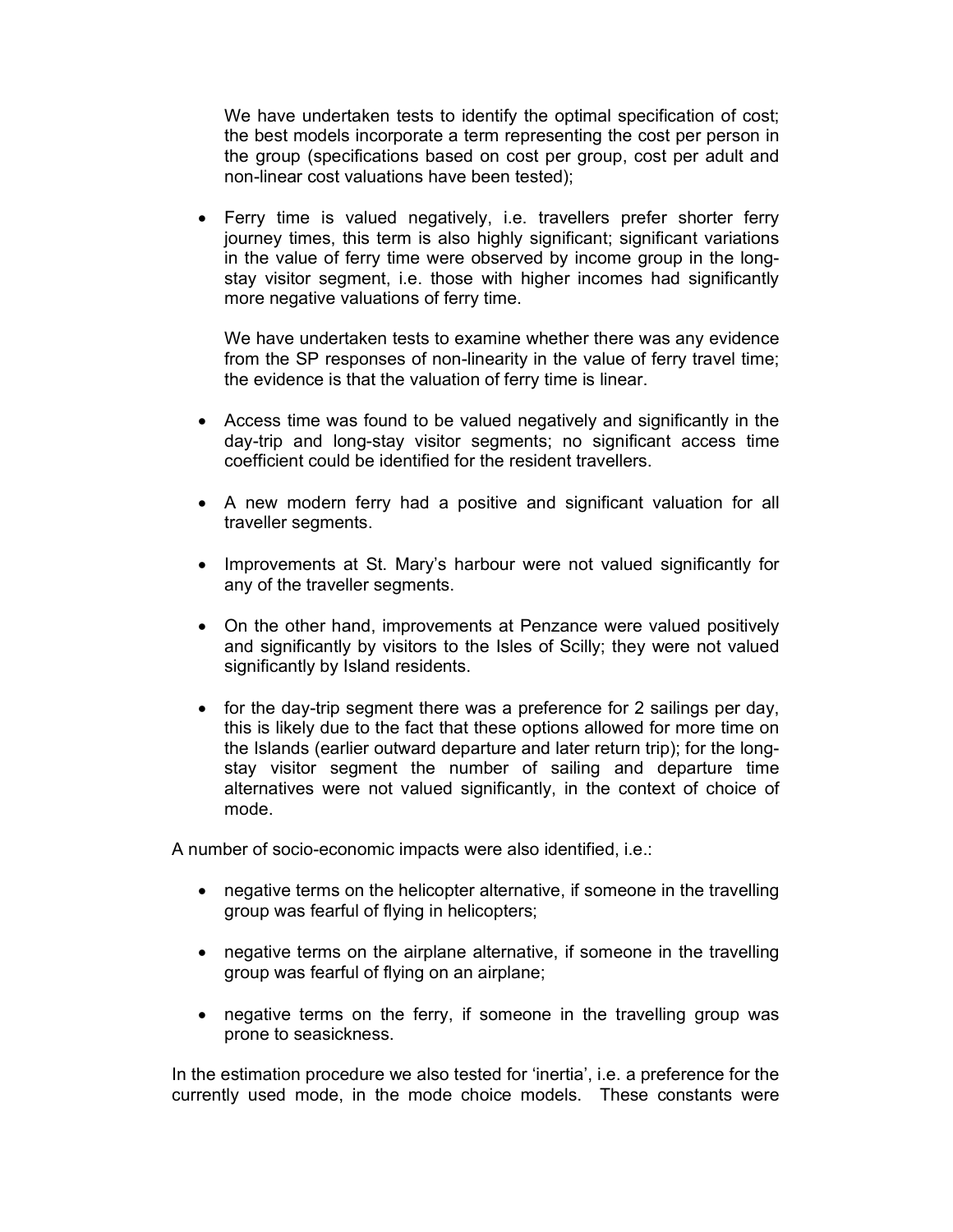found to be positive and highly significant. However, they were not used in the final models as they were considered to be short-term effects.

|                                                                         | Day-trip  |            | <b>Stay</b> |            | <b>Residents</b> |            |
|-------------------------------------------------------------------------|-----------|------------|-------------|------------|------------------|------------|
| Cost coefficient on single way fare p.p.                                | Estimate  | $t$ -ratio | Estimate    | $t$ -ratio | Estimate         | $t$ -ratio |
| Trip for any purpose, income $\leq$ £60,000/yr                          |           |            | $-0.076$    | $(-7.4)$   | $-0.0673$        | $(-11.6)$  |
| Trip for any purpose, income $> \text{\pounds}60,000/\text{yr}$         |           |            | $-0.0549$   | $(-5.8)$   | $-0.0526$        | $(-7.8)$   |
| Trip for any purpose, income unknown                                    |           |            | $-0.0741$   | $(-7.5)$   | $-0.0581$        | $(-9.8)$   |
| Personal trip, income < £60,000/yr                                      | $-0.11$   | $(-5.7)$   |             |            |                  |            |
| Personal trip, income > £60,000/yr                                      | $-0.0808$ | $(-5.0)$   |             |            |                  |            |
| Personal trip, income unknown                                           | $-0.0884$ | $(-5.1)$   |             |            |                  |            |
| Business trip, any income                                               | $-0.054$  | $(-4.7)$   |             |            |                  |            |
| Time coefficient for single way trip                                    |           |            |             |            |                  |            |
| Ferry time, any income                                                  | $-1.3$    | $(-4.2)$   |             |            | $-0.663$         | $(-2, 4)$  |
| Ferry time, income < £60,000/yr                                         |           |            | $-0.381$    | $(-2.3)$   |                  |            |
| Ferry time, income > £60,000/yr                                         |           |            | $-1.22$     | $(-5.4)$   |                  |            |
| Ferry time, unknown income                                              |           |            | $-0.986$    | $(-4.6)$   |                  |            |
| Access time to departure port (max. 8 hrs)                              | $-0.816$  | $(-5.6)$   | $-0.273$    | $(-6.7)$   |                  |            |
| <b>Quality improvement constants</b><br>(relative to current situation) |           |            |             |            |                  |            |
| New boat (less prone to seasickness)                                    | 0.965     | (4.2)      | 0.956       | (5.7)      | 0.446            | (2.1)      |
| Improved Penzance quayside facilities                                   | 0.567     | (3.2)      | 0.363       | (3.3)      | 0.166            | (0.8)      |
| Improved St. Mary's quayside facilities                                 | $\Omega$  | $(* )$     | $\Omega$    | $(* )$     | 0.474            | (1.4)      |
| <b>Other constants</b>                                                  |           |            |             |            |                  |            |
| On heli alt. if origin/destination is Tresco                            |           |            |             |            | 0.54             | (1.6)      |
| On heli alt. if any in group fears flying heli                          |           |            |             |            | $-0.347$         | $(-1.6)$   |
| On plane alt. if any fears flying on a plane                            |           |            |             |            | $-0.417$         | $(-1.6)$   |

#### Table 1 Selection of model estimates (including t-ratios)

# 3.1.1 Values-of-Time

The (household) income-specific price sensitivity results in income-specific values of time for access time (for the visitor models only) and ferry time. The model for day-trip visitors also incorporated separate values of time for business travellers. Separate business values of time could not be identified in the other segments. The resulting values of time are presented in Table 2.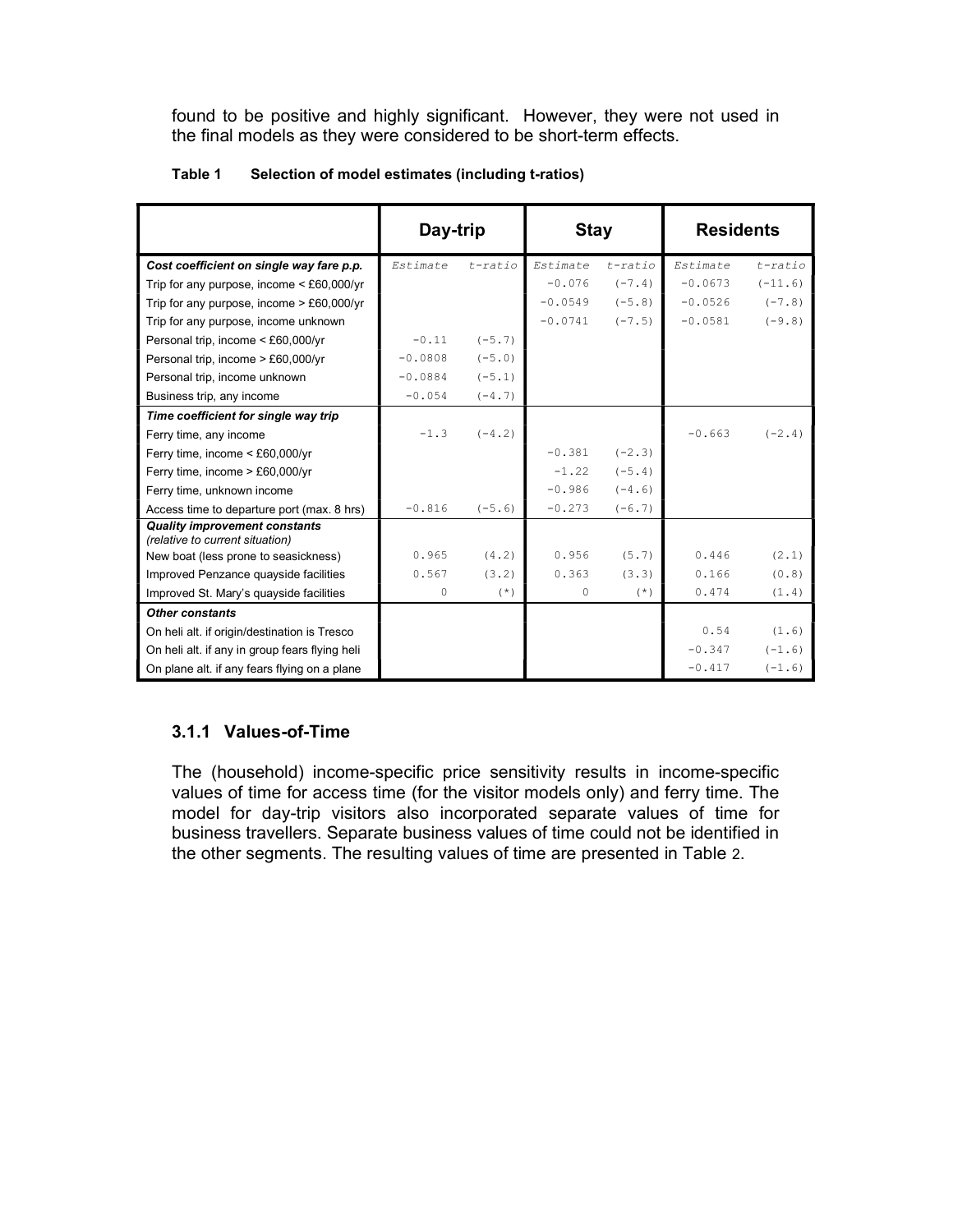#### Table 2 Ferry values-of-time (£/hour, 2005 prices)

|                                   | <b>Day-trip Visitors</b> |                          | <b>Staying</b><br><b>Visitors</b> | <b>Residents</b><br>& Others |
|-----------------------------------|--------------------------|--------------------------|-----------------------------------|------------------------------|
|                                   | business<br>trip         | non-<br>business<br>trip | any<br>purpose                    | any<br>purpose               |
| Household income < £60k per year  |                          | £11.82                   | £5.01                             | £9.85                        |
| Household income > £60k+ per year | 7£24.07 ∕                | £16.09                   | £22.22                            | £12.60                       |
| Unknown/not stated income         |                          | £14.71                   | £13.31                            | £11.41                       |

For non-business travel, the values of ferry time have been well estimated. However, it is clearly higher than the WebTAG<sup>1</sup> recommended value of £5.16<sup>2</sup> (2005 prices). One way in which this value and the WebTAG value may differ is with regard to journey distance/duration of the journey, where evidence suggests that values of time increase with journey distance. Mackie et al. (2003) identified an elasticity of 0.31 with respect to distance. Whilst the distances travelled by ferry are not large, the trip durations are long - the ferry journey takes 2 hrs 40 mins – and comparable to long distances travelled by road. Using the elasticity to distance to correct for trip duration effects average ferry time valuations for non-business journeys are only slightly higher than the WebTAG values (adjusted to a 2005 price).

Another way in which the Isles of Scilly values and WebTAG values for nonbusiness travel may differ is with regard to the distribution of household income, where we see that travellers to the Isles of Scilly have a higher average household income than on average in the UK. However, with an income elasticity of 0.16 (Mackie et al. 2003) there is little change on the journey time corrected figures.

### 3.1.2 Values of quality improvements

The resulting valuations for the quality improvements, both for the new ferry and for the harbour improvements at Penzance and St. Mary's, also appear to be reasonable. Table 3 compares the average willingness-to-pay to save 30 minutes of ferry travel time to the average valuations for the quality improvements investigated in the study, namely the introduction of the new ferry and for harbour improvements (both at Penzance and at St. Mary's together).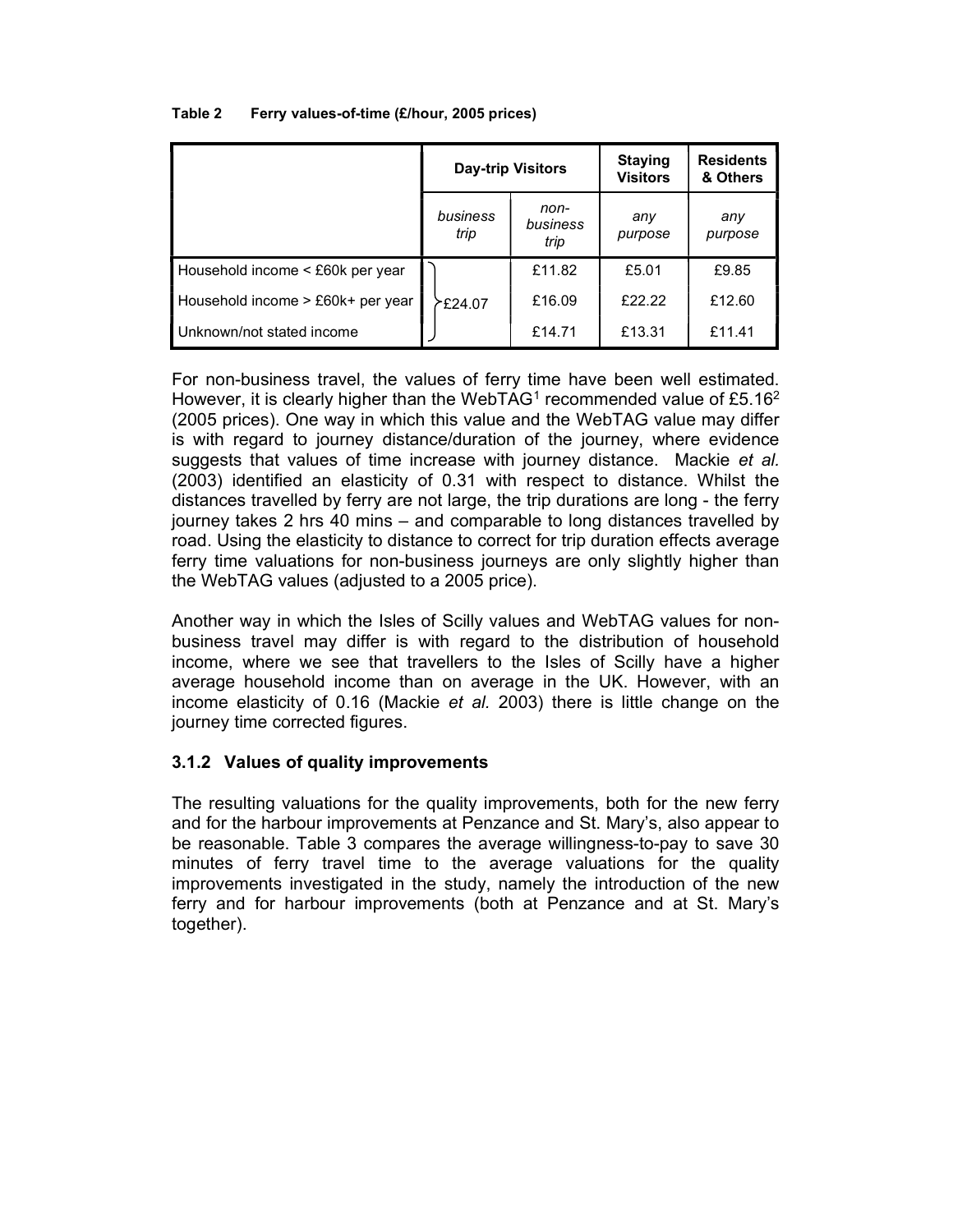#### Table 3 Willingness-to-Pay for Ferry Time Savings and Quality Improvements (2005 prices)

|                                            | Day-trip<br><b>Visitors</b> | <b>Staying</b><br><b>Visitors</b> | <b>Residents</b><br>& Others |
|--------------------------------------------|-----------------------------|-----------------------------------|------------------------------|
| <b>Faster ferry</b><br>(30 minutes saving) | £7                          | £5                                | £5                           |
| New ferry<br>(less prone to seasickness)   | £10                         | £13                               | £7                           |
| Harbour improvements                       | £6                          | £5                                | £10                          |

# 3.1.3 Calibration of mode-specific constants

A secondary estimation procedure was employed to re-estimate appropriate mode-specific constants, using RP information only, as is recommended in the upcoming WebTAG advice on development of demand forecasting models for major public transport schemes.

# 3.2 Trip frequency model

The frequency models reflect changes in total travel demand as a result of changes in ferry services. For visitors, separate trip frequency models were estimated for day-trip and long-stay travellers. For residents, separate models were estimated for leisure and business travel.

The resulting trip frequency models reproduce the reported changes in trip making estimated by the survey respondents in the Stated Intentions (SI) survey (as part of the SP survey). It is noteworthy, however, that in none of the models is the accessibility term significant (at the 95% confidence level). It is our experience that it is difficult to identify significant relationships between trip frequency and level-of-service changes at a disaggregate level.

| Table 4 | Trip Frequency Model Results: Predicted and Reported Increases and |  |  |  |  |
|---------|--------------------------------------------------------------------|--|--|--|--|
|         | Decreases in Trip Making                                           |  |  |  |  |

|                         |                | <b>Improved Ferry Services</b> | <b>No Ferry Services</b> |                     |  |
|-------------------------|----------------|--------------------------------|--------------------------|---------------------|--|
|                         | Model          | SI Data                        | <b>Model</b>             | SI Data             |  |
| Day-trip Visitors       | $55\%$ 个       |                                | $19\% \t\text{V}$        |                     |  |
| <b>Staying Visitors</b> | 25% $\uparrow$ |                                | $9\% \downarrow$         |                     |  |
| <b>Overall Visitors</b> | 34%个           | 30% 个                          | $12\% \t\downarrow$      | $20\% \t\downarrow$ |  |
| Residents - Personal    | $29\%$         | $20\%$ 个                       | $13\% \t\downarrow$      | $30\% \t\downarrow$ |  |
| Residents - Business    | 16% ተ          | 15% ተ                          | $8\% \t\downarrow$       | $20\% \t\downarrow$ |  |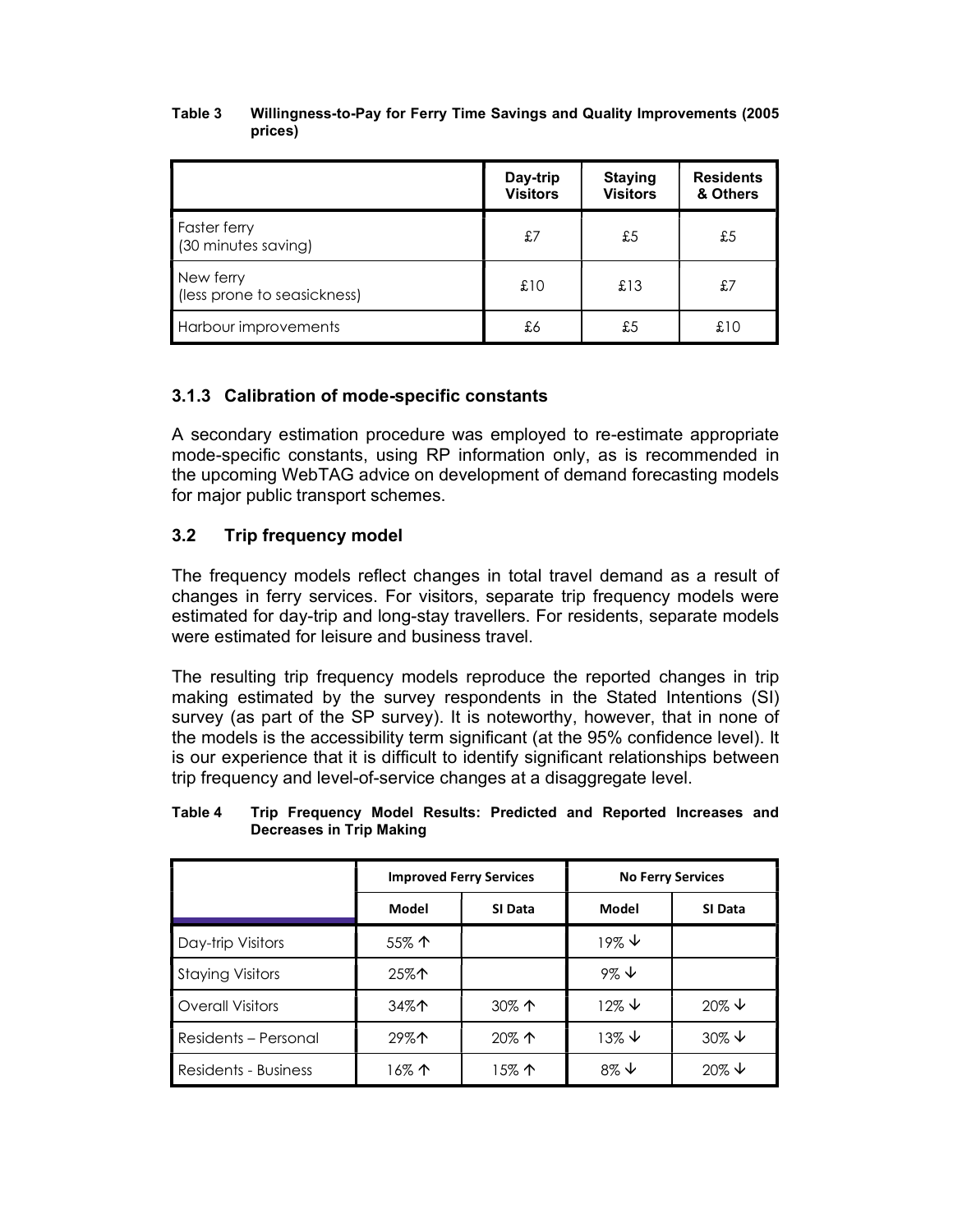As Table 4 shows, both the visitors and the residents tend to predict much higher increases in trip making for the situation with improved ferry services than decreases as a result of the removal of ferry services. It is not clear how reliable these responses are. The model does not reflect this asymmetry, rather it reflects the average response, generally under-predicting the reduction in trip making with the removal of ferry services, but over-estimating the increase in trip making with ferry service improvements; we think the model is reasonable in this respect as a predictor of long-term response. Additionally, for visitors we see that the day-trip visitors are more sensitive to ferry accessibility changes and for residents we see that personal trips are more sensitive to ferry accessibility changes: both of which we would expect.

### 4. CONSUMER SURPLUS

Consumer surplus is the level of economic benefit derived by transport users from using the transport system. The calculation of the change in consumer surplus (or user benefits) is therefore a fundamental part of an economic appraisal. Technically the measure of consumer surplus used in appraisal is that deriving from a Marshallian demand function and is equivalent to the area under the demand curve minus the price paid for the good. If the demand curve is known this can be calculated through a direct integration of the demand curve. For a variety of reasons however the demand curve often cannot easily be expressed mathematically. In such situations by assuming the demand curve to be linear and using the Rule of a Half an estimate of the change in consumer surplus can be made. In the vast majority of situations this makes the problem straightforward to solve and results in little loss of accuracy in the measure of consumer surplus.

Appraisal practice in many countries in Europe often requires the use of standard appraisal values for non-work time and the disaggregation of user benefits between the different cost categories (time savings, fare changes and vehicle operating cost savings) (Odgaard, Kelly and Laird, 2005). In many situations the standard appraisal values differ from those used in the demand forecasting for political and decision-making reasons. The primary rationale for the adoption of standard appraisal values for non-work time is equity – as the use of local valuations, as used in the demand forecasting, may weight appraisal outcomes and the prioritisation of a national investment programme in favour of high income areas. A strength of the Rule of a Half methodology is the ability to meet both these appraisal requirements – the use of standard values and disaggregation between cost components. Increasingly however national appraisal frameworks (e.g. the Netherlands and Switzerland) are adopting valuations that vary with income groups with the emphasis for equitable treatment between socio-economic groups and between projects (in different regions of a country) relying on other aspects of the appraisal framework – rather than the cost benefit analysis. Mackie et al. (2003) also recommended such an approach be adopted for major transport projects in the UK, but this has not been implemented as yet.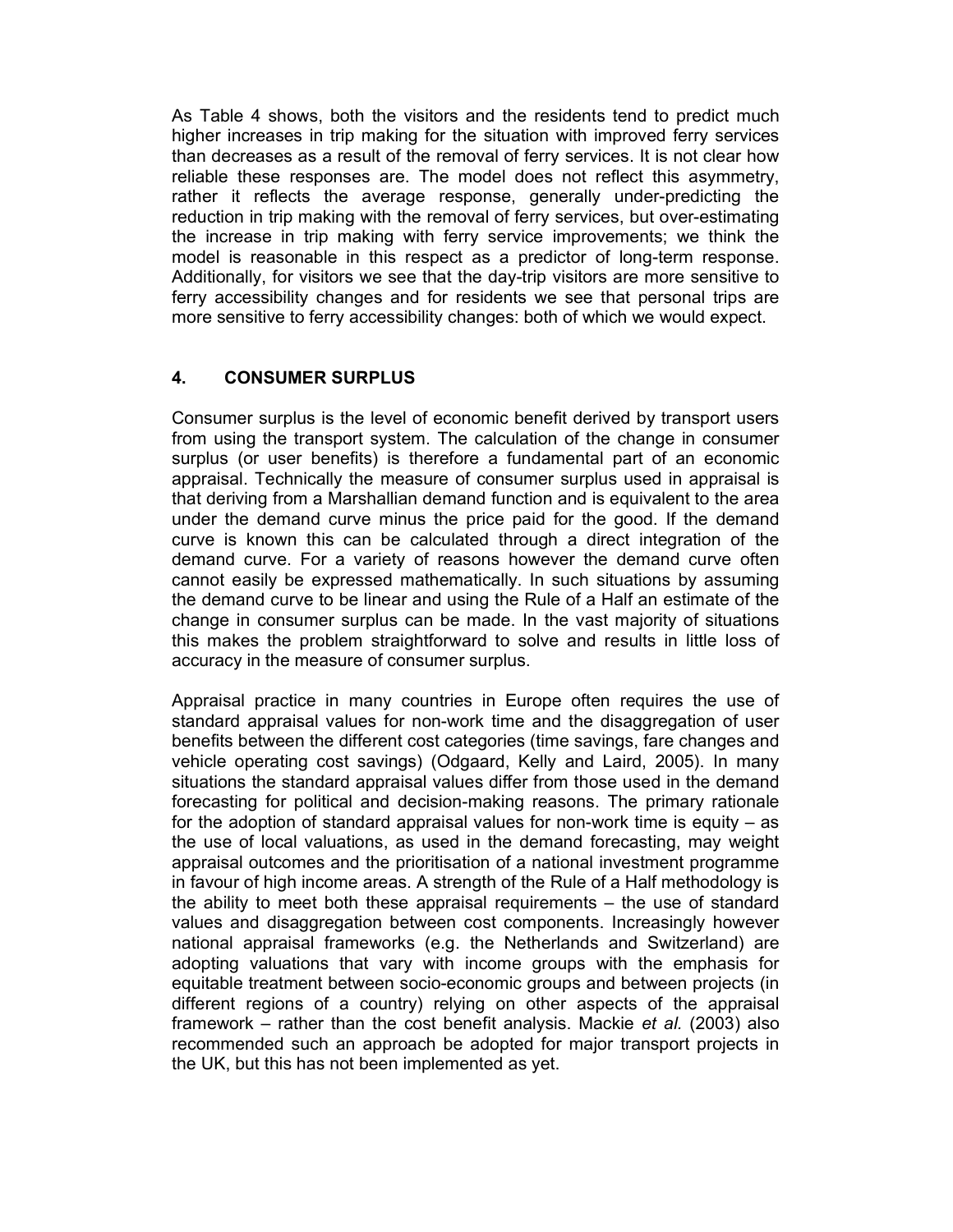Unfortunately, the Rule of a Half approximation breaks down in several situations one of which is the introduction or loss of a mode. This is of particular relevance to the appraisal of a new ferry for the Isles of Scilly, as this needs to be be compared to a scenario in which the ferry service is not continued at all. Nellthorp and Hyman (2001) set out several alternatives to the Rule of a Half and argue that numeric integration should be used in such situations if it is too complex to integrate the demand function. Neither numeric integration nor direct integration allow either the use of standard appraisal values nor the disaggregation of user benefits between the cost categories. In such situations adjustments for equity impacts need to be undertaken external to the consumer surplus calculation – as would be the case if impact valuations (e.g. value of travel time savings) reflected different income groups. Given that it is possible, in the present study, to integrate the demand function and that this function could be monetised, consumer surplus was calculated directly using the formulation set out below. Checks were made on whether equity related adjustments to these calculations were necessary and this is also discussed further below. This study represents one of the few applications in which economic benefits have been calculated directly from the demand function (see de Jong et al., 2005, for a review of other applications, and Kohli and Daly, 2006, for a discussion of the benefits of the two approaches).

Changes in consumer surplus for a population segment in the sample are calculated in utility terms using the analytic integral of the demand function. They are converted into units of money using the model cost coefficient (which has units of utils per pound) for the relevant model segment.

Where no shadow price is used, the difference in consumer surplus from a reference scenario is given by:

$$
\Delta CS = \frac{\exp(\theta \Delta V^*) - 1}{\theta}
$$

or, for staying visitors (where frequency response is switched off, i.e. θ=0):

$$
\Delta CS = \Delta V^*
$$

Daly and Miller (2006) set out a justification of these formulae and that the second formula is in fact a correct simplification of the first when  $\theta$ =0.

In certain forecasting scenarios the demand for ferry travel predicted by the models may exceed the ferry capacity. In these cases the demand forecasts are adjusted by introducing a 'shadow price' for ferry that reduces overall demand to the exact capacity of the boat. When a shadow price is used for the ferry, the consumer surplus calculation is more complicated. The shadow price reduces the utility of the ferry until the demand reaches capacity; but using this reduced utility in the consumer surplus calculation does not take account of the fact that those passengers who still choose the ferry benefit from the full, unreduced utility.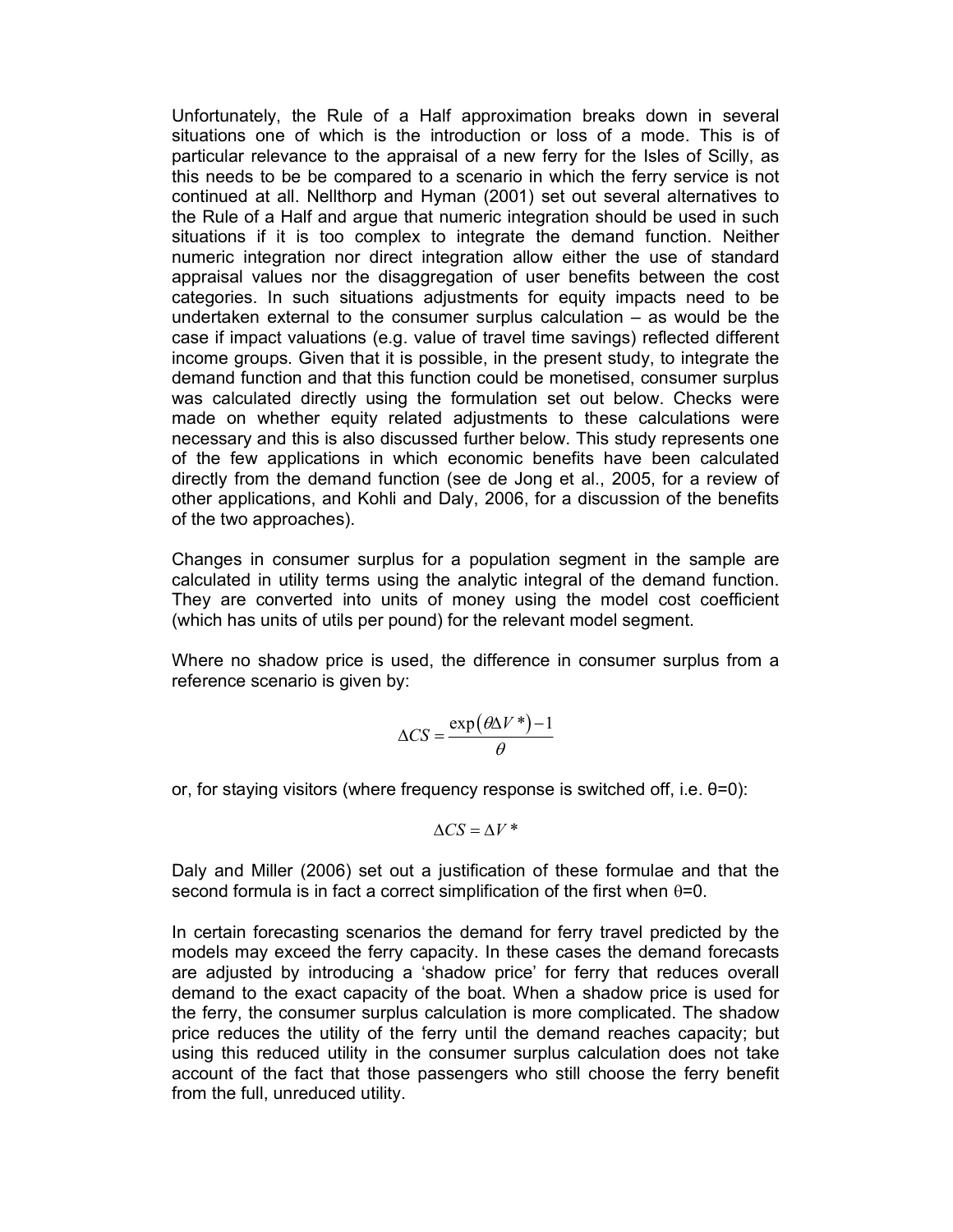The correct consumer surplus calculation in this case is:

mer surplus calculation in this case is:  
\n
$$
\Delta CS' = \frac{\exp(\theta \Delta V^*) - 1}{\theta} + D\left( \text{ferry} \right) \cdot \left( -V_{\text{shadow}} \right)
$$
\nacy response,

\n
$$
\Delta CS' = \Delta V^* + D\left( \text{ferry} \right) \cdot \left( -V_{\text{shadow}} \right)
$$

or, without frequency response,

$$
\Delta CS = \Delta V^* + D\big( ferry \big) \cdot \big( -V_{\text{shadow}} \big)
$$

The logsum,  $V^*$ , is based on the reduced ferry utility, but the shadow price utility is 'returned' to those travellers who choose the ferry anyway. It has been verified that this consumer surplus function has the necessary properties (Daly & Miller, 2006).

The consumer surplus values calculated by this method are based on the time and cost sensitivities, and hence values of time, found during model estimation. As discussed earlier (section 3.1.1) average values for nonworking time found in this study are comparable to standard appraisal values once distance/duration effects have been accounted for. Average incomes of travellers to/from the Isles of Scilly are similar to the UK national average. No adjustment for equity effects to the consumer surplus measure for non-work travellers is therefore needed.

Whilst there are no guidance appraisal values for business travellers on ferries it was found that the values found in this study for two of the three market segments (residents and long-stay business) are significantly lower than guideline values for the average business traveller in the UK (Kouwenhoven et al., 2006, Appendix A). Such differences may arise for a variety of reasons including that average wages of business travellers that use the ferry service are much lower than average values found on other modes in the UK, and secondly that not all the time spent travelling for business purposes is lost to production. Given the data on average earnings for ferry travellers we would be inclined to favour the latter reason. That is savings in ferry travel time may generate limited additional productivity for the firm as the employee may be able to undertake some work whilst travelling on the ferry and/or the length of the journeys involved may mean that savings in travel time are transferred to leisure time by the employee rather than into more production for the firm (see Hensher, 1977, for a fuller discussion of this concept). Given that appraisal values for business time in the UK are based on a cost saving approach rather than the Hensher approach the consumer surplus measure for business travellers was factored so that for each of the market segments the average value of time was consistent with those in UK appraisal guidance. This slightly crude adjustment arises as a consequence of the imbalance between behavioural and appraisal values – particularly when appraisal values may be based on a cost saving approach.

A final difference between a consumer surplus measure calculated directly from the demand function and a standard appraisal in the UK is that all the components in the generalised cost function influence the consumer surplus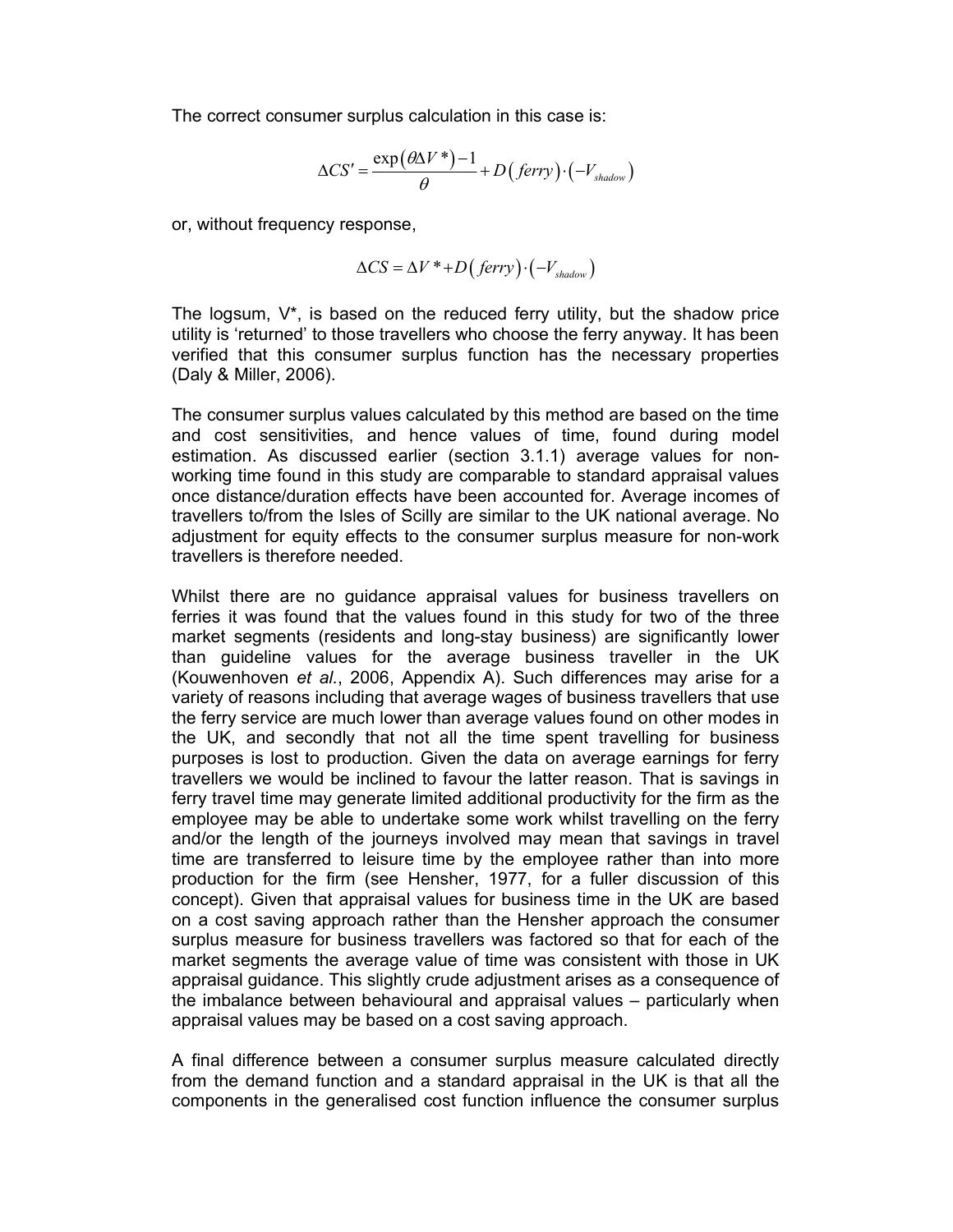measure in the case of a direct integration of the demand function. In the case of this study this means that the value of the new boat, the willingness to pay to avoid sea-sickness, the willingness to pay for harbour improvements, the willingness to pay for better scheduling all affect the consumer surplus measure. It is not 'standard' to include such values in a normal appraisal. There is also a lack of corroborating evidence on the values of such attributes, compared to the vast literature on say values of time, so it is difficult to know if the local valuations found in the study are having a realistic influence on user benefits. This is particularly relevant here as using the direct integration approach that had to be adopted in this study (due to the introduction of a new mode) it is not possible to disaggregate the consumer surplus measure between the traditional cost categories (e.g. time savings) and these 'other' cost categories.

# 5. FORECASTING TOOL

A forecasting tool was developed using a sample enumeration technique to produce future year demand forecasts by applying the estimated mode choice (section 3.1) and trip frequency models (section 3.2) to the survey samples. The tool also calculates the consumer surplus as described in section 4.

In sample enumeration, the RP survey sample used to estimate a demand model is also treated as a representative sample of the travel population for the purpose of forecasting. The response of each group in the sample to changes in the attributes of the travel modes is predicted using the modechoice model: specifically, the probability of choosing each mode is calculated. These probabilities are then weighted and summed over the whole sample to produce forecasts of demand, and in this case revenue and consumer surplus.

Because the Isles of Scilly models also predict changes in travel frequency in response to changes in the attributes of the travel modes, the demand attached to each group in the sample will change in response to these attributes to simulate the effect of increased or reduced travel frequency.

The tool takes the form of an Excel workbook with macros. Figure 1 shows diagrammatically the inputs required and outputs produced.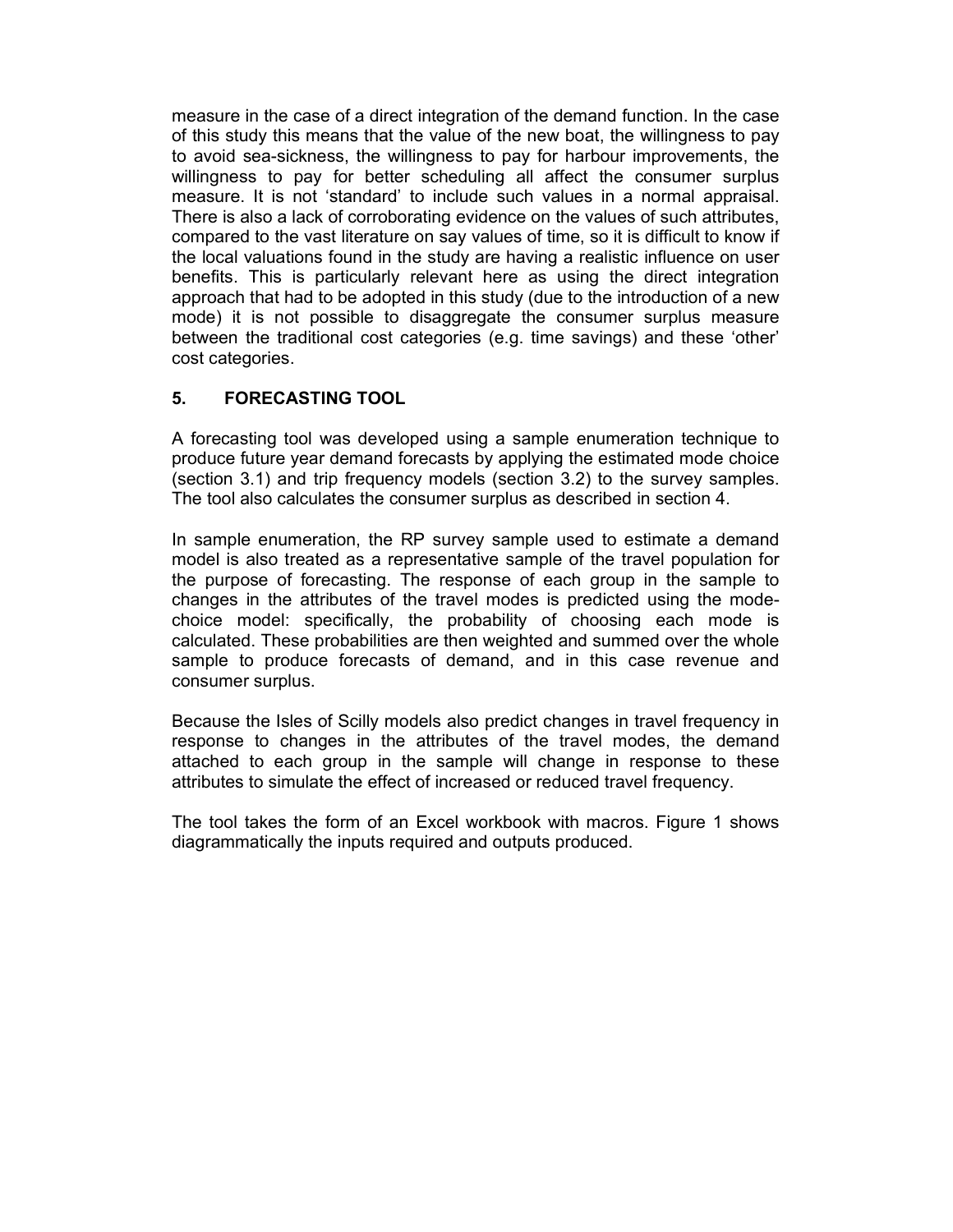

Figure 1: Forecasting tool inputs and outputs

# 6. TEST RESULTS

Tests have been conducted to examine the resulting ferry fare elasticities obtained from the model. These are presented in Table 5.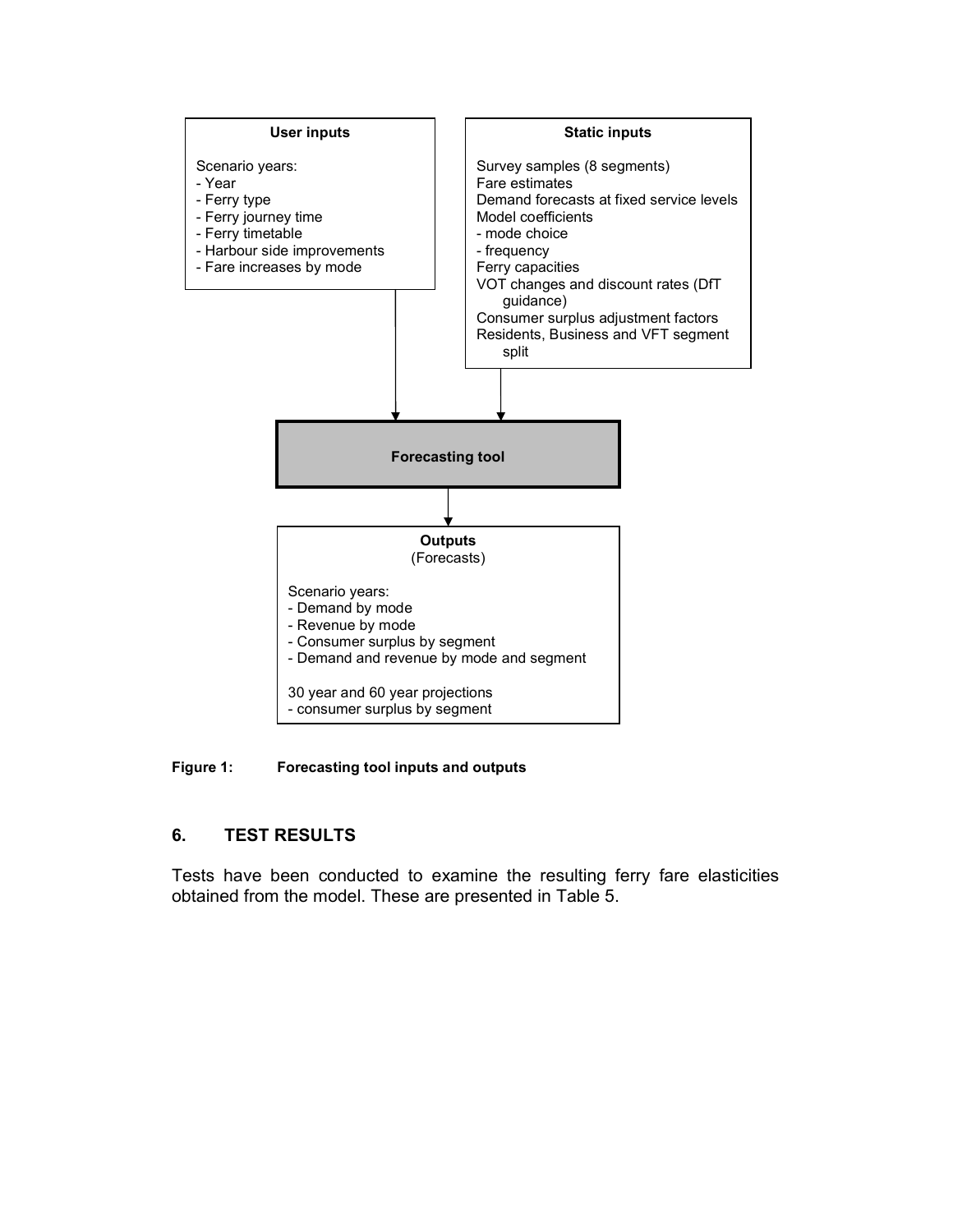| <b>Segment</b>                        | <b>Elasticity</b> |
|---------------------------------------|-------------------|
| Day-trip                              | $-0.7$            |
| Day-trip (for VFR purpose)            | -1.1              |
| Day-trip (for business purpose)       | -0.8              |
| Long-stay Trip                        | $-2.0$            |
| Long-stay Trip (for VFR purpose)      | -1.9              |
| Long-stay Trip (for business purpose) | $-2.2$            |
| Residents (for leisure purpose)       | $-2.0$            |
| Residents (for business purpose)      | $-2.0$            |
| Total                                 | -1.3              |

#### Table 5 Ferry Fare Elasticities by Travel Segment

It is difficult to compare these elasticities with elasticities reported in other studies, since none of these other studies are directly comparable with the Isles of Scilly situation. Perhaps the most comparable are ferry passenger elasticities provided by the Scottish Office Industry Department study on fare price elasticities (SOID 1992), which ranged from -0.8 to –1.5 for specific Scottish ferry routes. Certainly the elasticity figures found from this study are consistent with these figures, with higher elasticities for those segments, i.e. staying visitors and residents, who may consider a wider range of travel alternatives to the Isles.

The model has since been used to quantify the specific traveller benefits for a number of different ferry service options by the Penzance to Isles of Scilly Route Partnership.

### 7. CONCLUSIONS

We have developed a tool which calculates the travellers' benefits and disbenefits of changes in the transport services between the Isles of Scilly and Penzance. The model is based on a mode choice model and a trip frequency model and predicts changes in modal shift and in total travel demand as a result of changes in the services.

The mode choice model was derived from stated and revealed preference surveys of visitors to and residents of the Isles of Scilly. We have found significant coefficient values for most parameters. The values-of-time that were derived from this model are consistent with expected values based on previous studies. Whilst, the values-of-time for non-business ferry trips to the Isles of Scilly are much higher than standard WebTAG values this difference is fully consistent with with the impact that trip duration can have on values of time.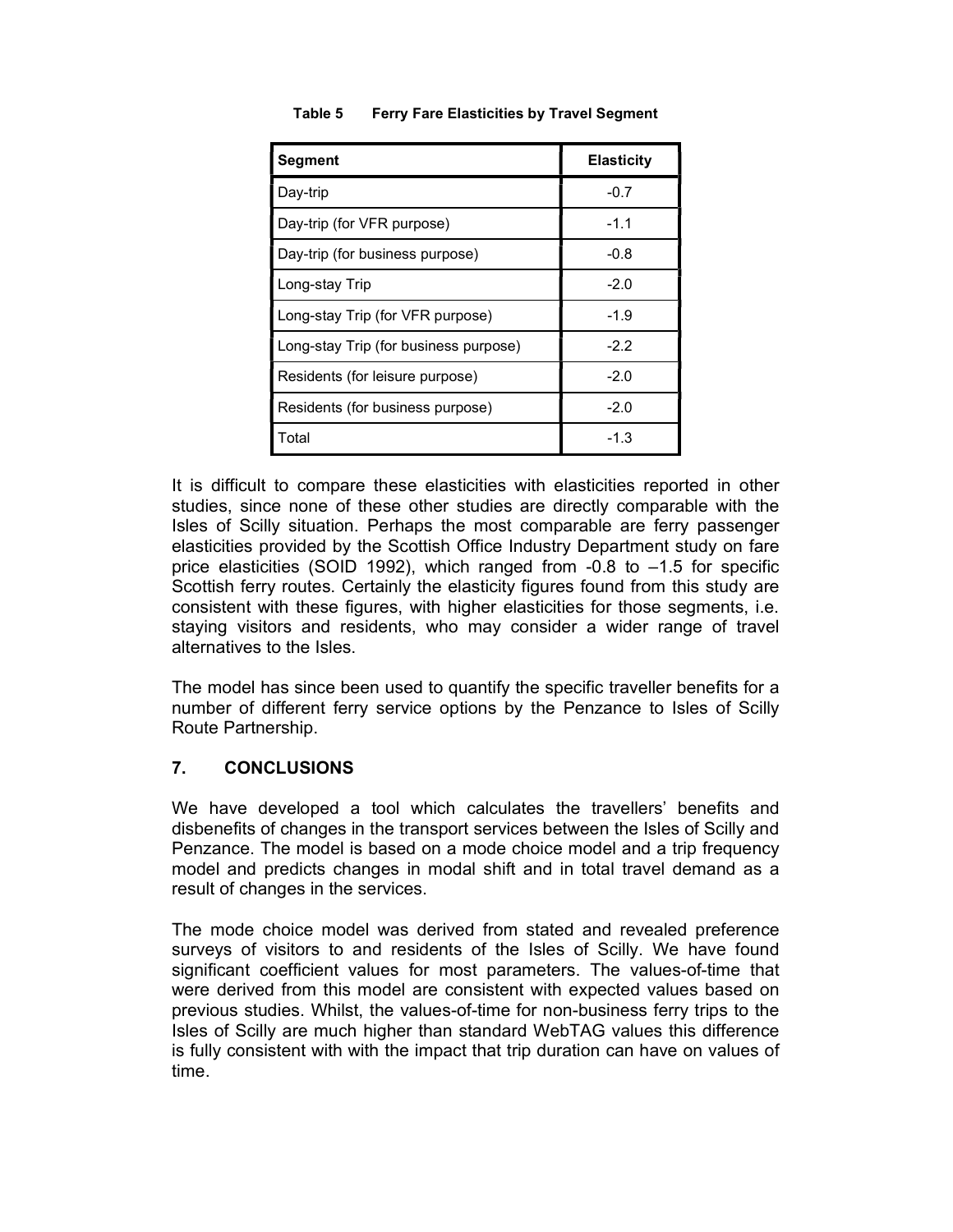The trip frequency model was derived from stated intention questions in the surveys mentioned above. Since the model was based on relatively small sample and a limited number of questions, the model coefficients were not very significant. Furthermore, it is important to underline that this model predicts only the number of trips made by current travellers and not by people that are currently not travelling to/from the Isles but might decide to do so if the (ferrry) service is improved.

There is very limited data on price elasticities of demand for ferry travels to islands. The elasticities that are obtained from our model range from -0.7 for day-trip travellers to -2.2 for long-stay business trips, and these are comparable to values found in one other study.

The tool will be used by the Penzance to Isles of Scilly Route Partnership as part of a robust Cost-Benefit Assessement (CBA) of a possible replacement of the current ferry that is nearing the end of its operational life. The CBA is required by the UK Department for Transport in order to receive possible capital funding for improved transport links.

Our tool provides an enhancement to normal transport appraisal procedures because:

- it includes travellers' benefits from improved quality of the boat and from the harbour facilities;
- it uses exact consumer surplus calculations allowing for heterogenity in travellers preferences and the possibility of a discontinuation of the ferry service.

Our tool is one of the few examples that uses a logsum measure in the consumer surplus calculation. A further challenge is to investigate whether the inclusion of non-standard elements of benefits (such as the aversion to sea sickness) has any influence on the consumer surplus calculation in this way.

#### Acknowledgements

This research study was funded by Cornwall County Council and the Department for Transport. The views expressed in this paper are those of the authors and do not necessarily reflect those of project sponsors. We would also like to acknowledge the contribution of Peter Burge who provided valuable input throughout this research study. We also acknowledge the contribution of Accent during the fieldwork phase of this research.

### **Bibliography**

Bradley, M. A. and Daly, A. J. (1991) 'Estimation of Logit Choice Models using Mixed Stated Preference and Revealed Preference Information', presented to 6th International Conference on Travel Behaviour, Québec.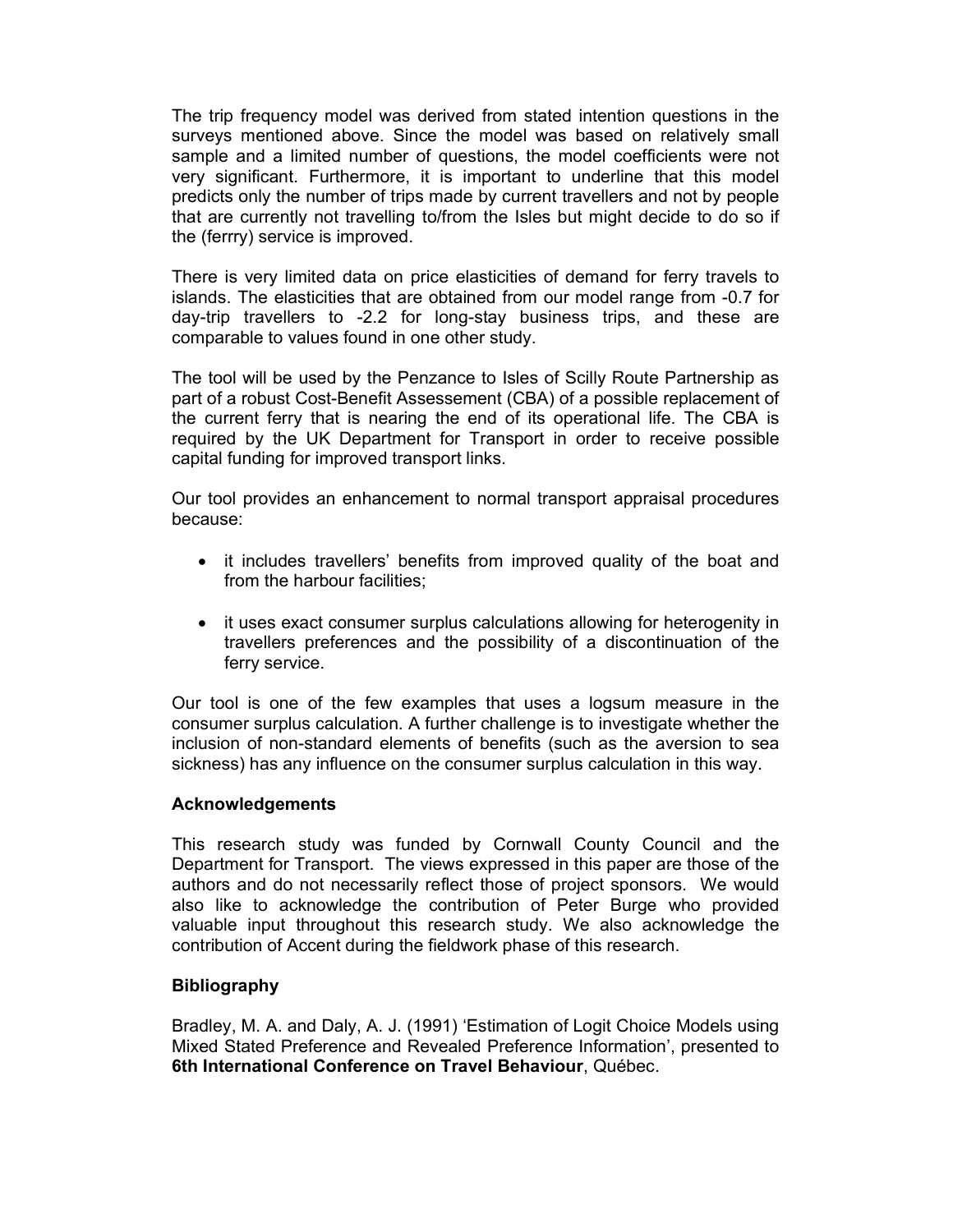Burge, P., Rohr, C., Kouwenhoven, M., Miller, S., Risely, R. (2006) Overcoming the design and fieldwork challenges for modelling the choice of mode of travel to the Isles of Scilly, European Transport Conference proceedings, Strasbourg

Daly, A.J. and Miller, S. (2006), Advances in modeling traffic generation, European Transport Conference proceedings, Strasbourg

Hensher, D.A. (1977) Value of Business Travel Time. Pergamon Press, Oxford.

Jong, G. de, Pieters, M., Daly, A., Graafland, I., Kroes, E. and Koopmans, C. (2005) Using the Logsum as an Evaluation Measure - Literature and Case Study. RAND working paper WR-275-AVV, May 2005. Report prepared for AVV Transport Research Centre. RAND Europe, Leiden.

Kohli, S.S. and Daly, A. (2006) The use of logsums in welfare estimation: application in PRISM, European Transport Conference, Strasbourg.

Kouwenhoven, M., Rohr C., Miller, S. Siemonsma, H., Burge, P. and Laird, J. (2006) Isles of Scilly: Travel Demand Study. Final report to Cornwall County Council. RAND Europe, Cambridge.

Mackie, P.J., Wardman, M., Fowkes, A.S., Whelan, G.A., Nellthorp, J. and Bates, J. (2003) Value of Travel Time Savings in the UK. A report to the Department for Transport. Institute for Transport Studies, University of Leeds, UK.

Nellthorp, J. and Hyman, G. (2001) Alternatives to the rule of a half in matrix based appraisal. European Transport Conference proceedings, Cambridge, AET Transport, UK.

Odgaard, T., Kelly, C.E. and Laird, J.J. (2005) Current practice in project appraisal in Europe. European Policy and Research stream, European Transport Conference, Strasbourg, AET Transport, UK.

SOID (1992) Fare Price Elasticities on the Caledonia MacBrayne Ferry Network, Scottish Office Industry Department Research Paper